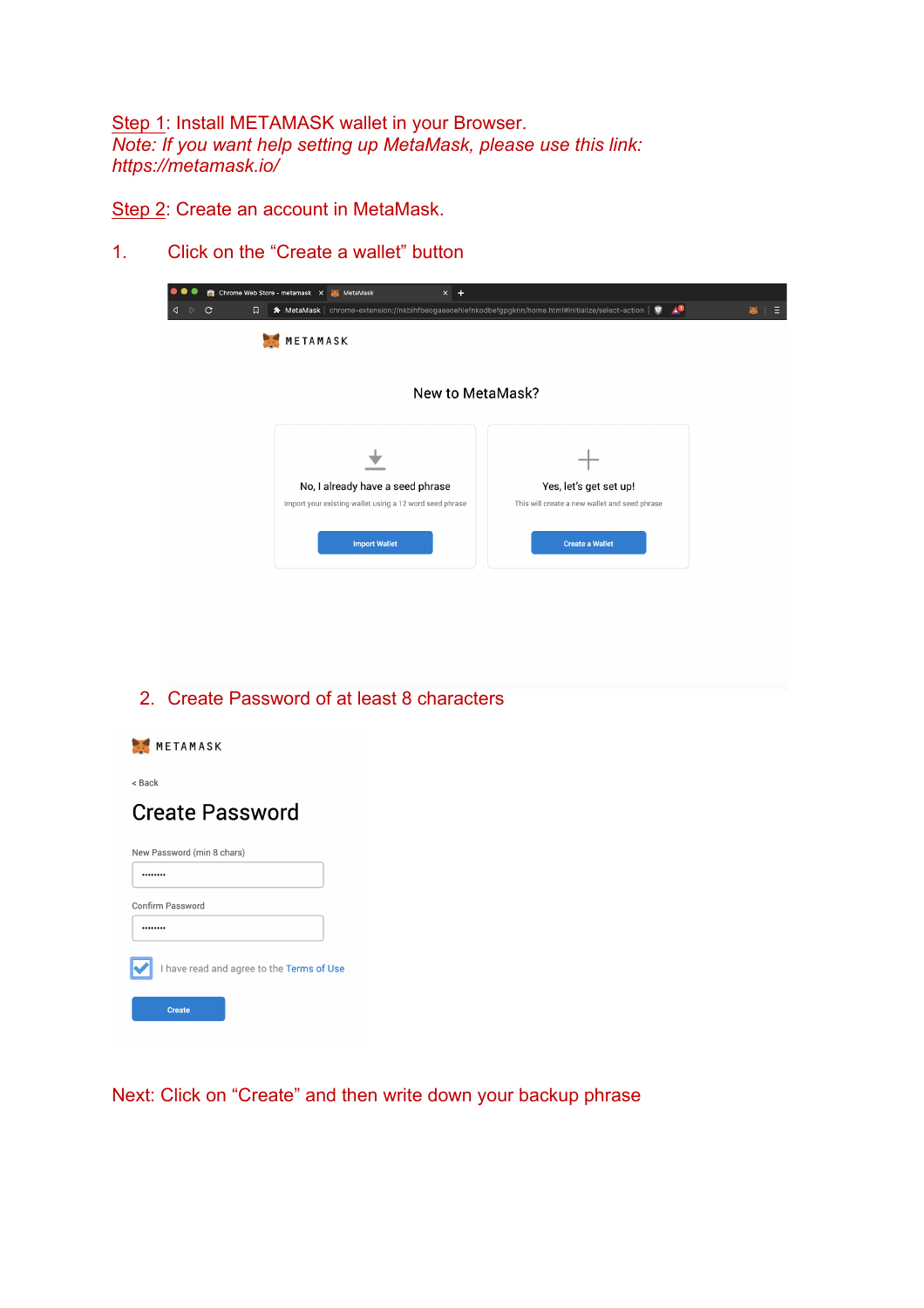

## **Secret Backup Phrase**

Your secret backup phrase makes it easy to back up and restore your account.

WARNING: Never disclose your backup phrase. Anyone with this phrase can take your Ether forever.

| <b>CLICK HERE TO REVEAL SECRET WORDS</b> |             |
|------------------------------------------|-------------|
| <b>Remind me later</b>                   | <b>Next</b> |

Tips:

Store this phrase in a password manager like 1Password.

Write this phrase on a piece of paper and store in a secure location. If you want even more security, write it down on multiple pieces of paper and store each in 2 - 3 different locations.

Memorize this phrase.

**Download this Secret Backup** Phrase and keep it stored safely on an external encrypted hard drive or storage medium.

Select each phrase in order to make sure it is correct then click "Confirm".



< Back

## Confirm your Secret Backup Phrase

Please select each phrase in order to make sure it is correct.

| L, L                                       | a di S | ×<br>п       | a sa Bara                |
|--------------------------------------------|--------|--------------|--------------------------|
| п                                          |        | <b>UTTGT</b> | Ġ,                       |
|                                            | ш.     |              | ۰                        |
|                                            |        |              |                          |
| <b>Contract Contract Contract Contract</b> | ÷.     | 青水           | $\overline{\phantom{a}}$ |
| г                                          |        | n            | <b>EL.</b>               |
| <b>Contract Contract</b>                   | ш.     | $ c  =$      |                          |
|                                            |        |              |                          |
| Confirm                                    |        |              |                          |

Congratulations! you have created your MetaMask account!

(Next we will connect your MetaMask account to BINANCE SMART CHAIN)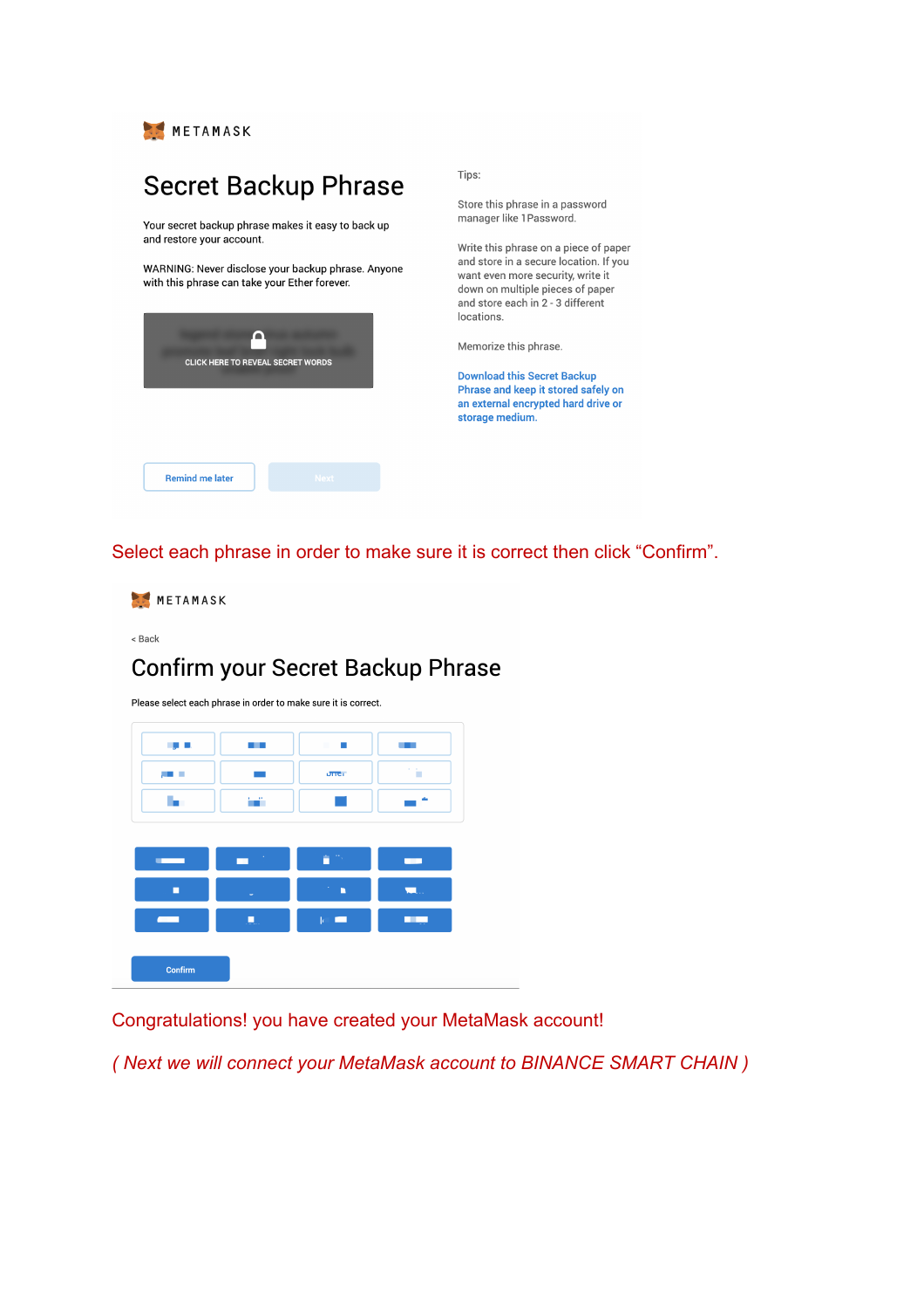## **Connect Your MetaMask With Binance Smart Chain**

Step 1: Go to setting page > Scroll down to the section that reads "NETWORKS" > Click on it.

| $\mathbf{C}$<br>$\triangleright$<br>◁ | $\Box$                                            | * MetaMask   chrome-extension://nkbihfbeogaeaoehlefnkodbefgpgknn/home.html# | $\bullet$                                        | $\Box$<br>冨 |
|---------------------------------------|---------------------------------------------------|-----------------------------------------------------------------------------|--------------------------------------------------|-------------|
|                                       | METAMASK                                          |                                                                             | $\bullet$ Main Ethereum Network $\checkmark$     |             |
|                                       |                                                   |                                                                             | My Accounts<br>Log out                           |             |
|                                       |                                                   | 0 ETH<br>\$0.00 USD                                                         | Send<br>Account 1<br>$\checkmark$<br>N.<br>0 ETH |             |
|                                       | Account 1                                         | History                                                                     |                                                  |             |
|                                       | Details                                           | You have no                                                                 | $+$ Create Account                               |             |
|                                       | 0x525437cd                                        |                                                                             | $\perp$ Import Account                           |             |
|                                       |                                                   |                                                                             | <b>Connect Hardware Wallet</b><br>Ŷ              |             |
|                                       | 0 ETH<br>♦<br>\$0.00 USD                          |                                                                             | <b>O</b> Info & Help                             |             |
|                                       | Don't see your tokens?                            |                                                                             | <b>☆ Settings</b>                                |             |
|                                       | Click on Add Token to add them to<br>your account |                                                                             |                                                  |             |
|                                       | <b>Add Token</b>                                  |                                                                             |                                                  |             |
|                                       |                                                   |                                                                             |                                                  |             |
|                                       |                                                   |                                                                             |                                                  |             |
|                                       |                                                   |                                                                             |                                                  |             |

Step 2: Click on "Add network" button to add a new network. You will come to the following screen:

| Binance Smart Chain                  |  |  |
|--------------------------------------|--|--|
| Settings                             |  |  |
| Network Name                         |  |  |
| <b>Binance Smart Chain</b>           |  |  |
| New RPC URL                          |  |  |
| https://bsc-dataseed.binance.org     |  |  |
| Chain ID <sup>®</sup>                |  |  |
| 56                                   |  |  |
| Symbol (optional)                    |  |  |
| <b>BNB</b>                           |  |  |
| <b>Block Explorer URL (optional)</b> |  |  |
| https://bscscan.com                  |  |  |
| Cancel<br>Save                       |  |  |

Enter the following information carefully:

- Network Name: Binance Smart Chain
- New RPC URL: https://bsc-dataseed.binance.org/

 *( note: please check once if the above URL is present in the recommended section here: https://bit.ly/3brn7PQ )*

- Chain ID: 56
	- *( note: if 56 does not work, try entering 0x38 )*
- Symbol: BNB